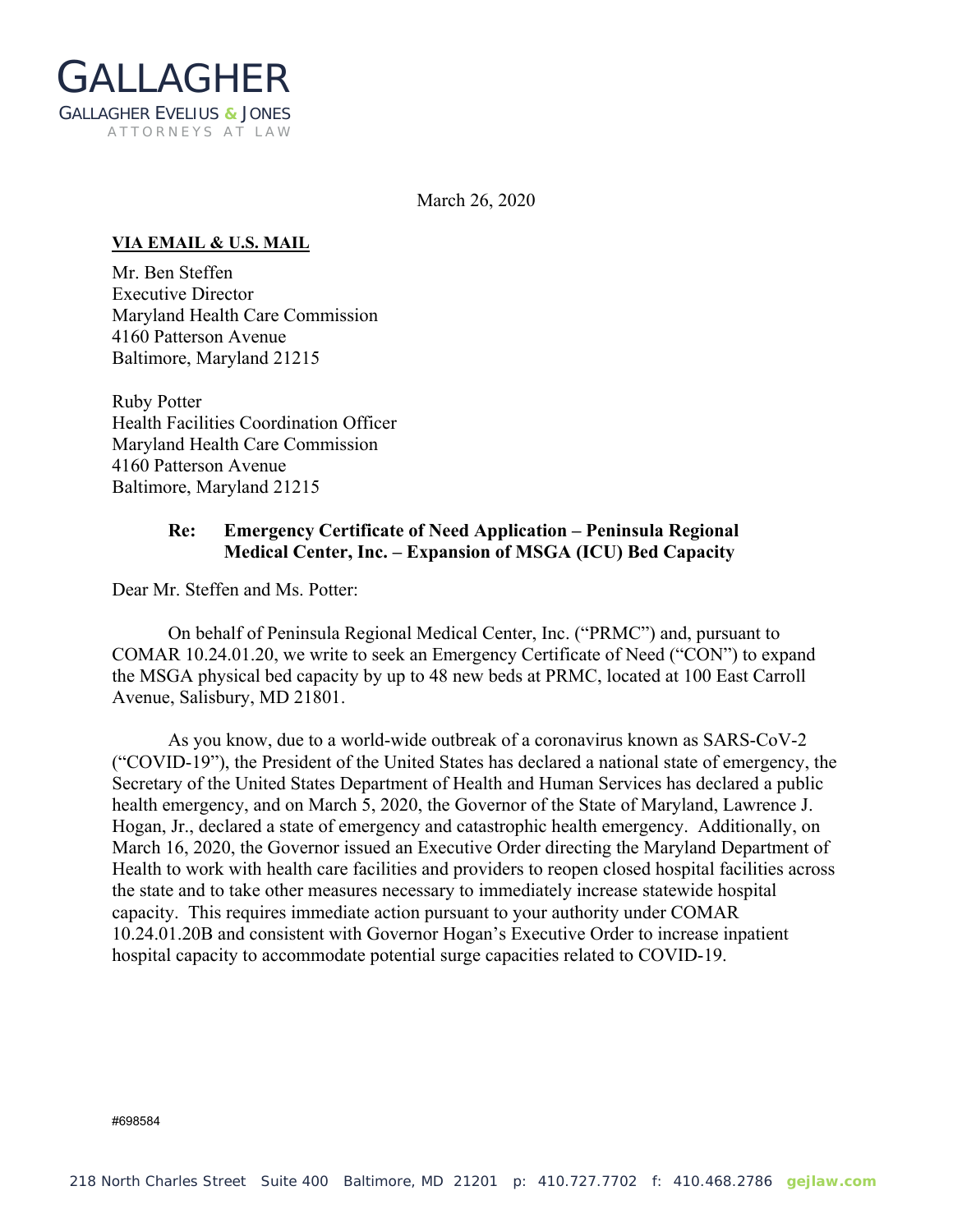

Mr. Ben Steffen Ms. Ruby Potter March 26, 2020 Page 2

## **Project Descriptions**

PRMC hereby applies for an Emergency CON for the purpose of expanding physical bed capacity by up to 48 beds to be located in conference room space and existing office space to establish a temporary intensive care unit ("ICU") in preparation for an expected surge in hospital admissions related to COVID-19 infection and treatment. The new unit would be known as the "Delmarva/Eastern Shore Regional Critical Care/Pandemic Unit," and utilize modular equipment that could be assembled and disassembled in times of need. While there are a significant number of existing unused physical beds at PRMC, such beds are typically medical surgical beds in the older inpatient units (with double occupancy) and could not serve as well as an additional/central ICU to care for COVID-19 patients in the immediate near or to meet similar future needs.

The proposed ICU project would involve the modification of approximately 19,800 square feet of conference/office space located on the ground floor below the existing Emergency Room at PRMC, installation of new flooring, medical gases, and assembly of modular equipment such that each ICU bed be fully ventilator capable. While the ICU unit will be capable of being disassembled following the COVID-19 pandemic, the medical gas lines and other building improvements would remain as physical bed capacity to be used in the event of future outbreaks, disasters, or as otherwise needed.

Through a second project, PRMC applies for an Emergency CON for the purpose of converting a former 8-bed inpatient pediatric department adjacent to PRMC's Emergency Department ("ED") into an 8-bed isolation unit in preparation for an expected surge in hospital admissions related to COVID-19 infection and treatment. The current space is used for ED overflow space. The project would involve replacement of ductwork and the addition of an exhaust system to establish negative airflow in the unit. This project would also require the addition of walls to divide clean and soiled materials, a second door, and removal of a window to install the ductwork.

Work on both projects would begin immediately upon approval of this application, and are estimated to be completed by May 1, 2020.

## **Estimated Project Cost**

The cost of both projects will not exceed the hospital capital threshold requiring a CON from the Maryland Health Care Commission under MARYLAND CODE, HEALTH-GENERAL § 19-  $120(a)(4)$ . The total project cost, including facilities work and purchase of equipment, is

 $\#$ 698584 2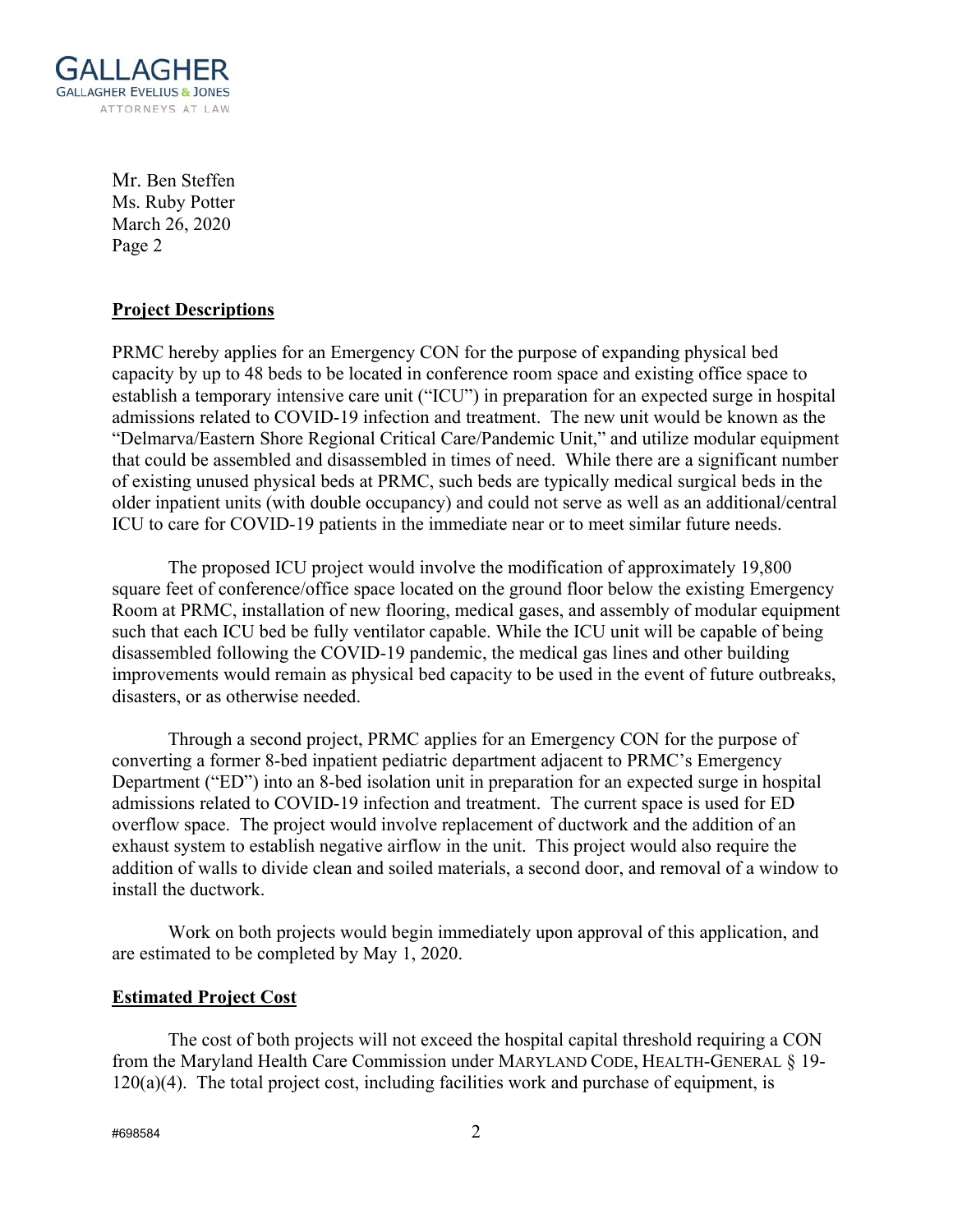

Mr. Ben Steffen Ms. Ruby Potter March 26, 2020 Page 3

estimated to be approximately \$3.825 million, and PRMC intends to use available cash to pay for the project. The ICU Project to be known as the Delmarva/Eastern Shore Regional Critical Care/Pandemic Unit is project to cost \$3.45 million as follows: (1) \$1.6 million for movable equipment, including 60 ventilators, which PRMC has already ordered with arrival in May 2020; (2) approximately \$550,000 in construction costs; and (3) \$1.3 million in construction and associated costs to relocate the information systems department that currently occupies the conference space.

The Isolation Unit adjacent to PRMC's ED is projected to cost approximately \$375,000 and solely includes construction costs, equipment, and supplies.

PRMC reserves the right to seek rate adjustments from the HSCRC for the costs of both projects in the future.

 PRMC also seeks a waiver from the Executive Director or designee pursuant to COMAR 10.24.01.10A(2) such that: (1) the requirement under COMAR 10.24.01.20C for the Emergency CON applicant to file a formal CON application be suspended until at least thirty (30) days after the declared state of emergency of March 5, 2020 is terminated; and (2) that any Emergency CON granted pursuant to this Emergency CON application not expire until thirty (30) days after the declared state of emergency of March 5, 2020 is terminated or 165 days after its issuance, whichever is later.

We respectfully request you to act on this request as soon as possible so that Holy Cross Health can begin work on this critically important project. Please let us know if you need any additional information regarding the requested Emergency CON Application.

Sincerely,

Thomas C. Dame

Janes Buele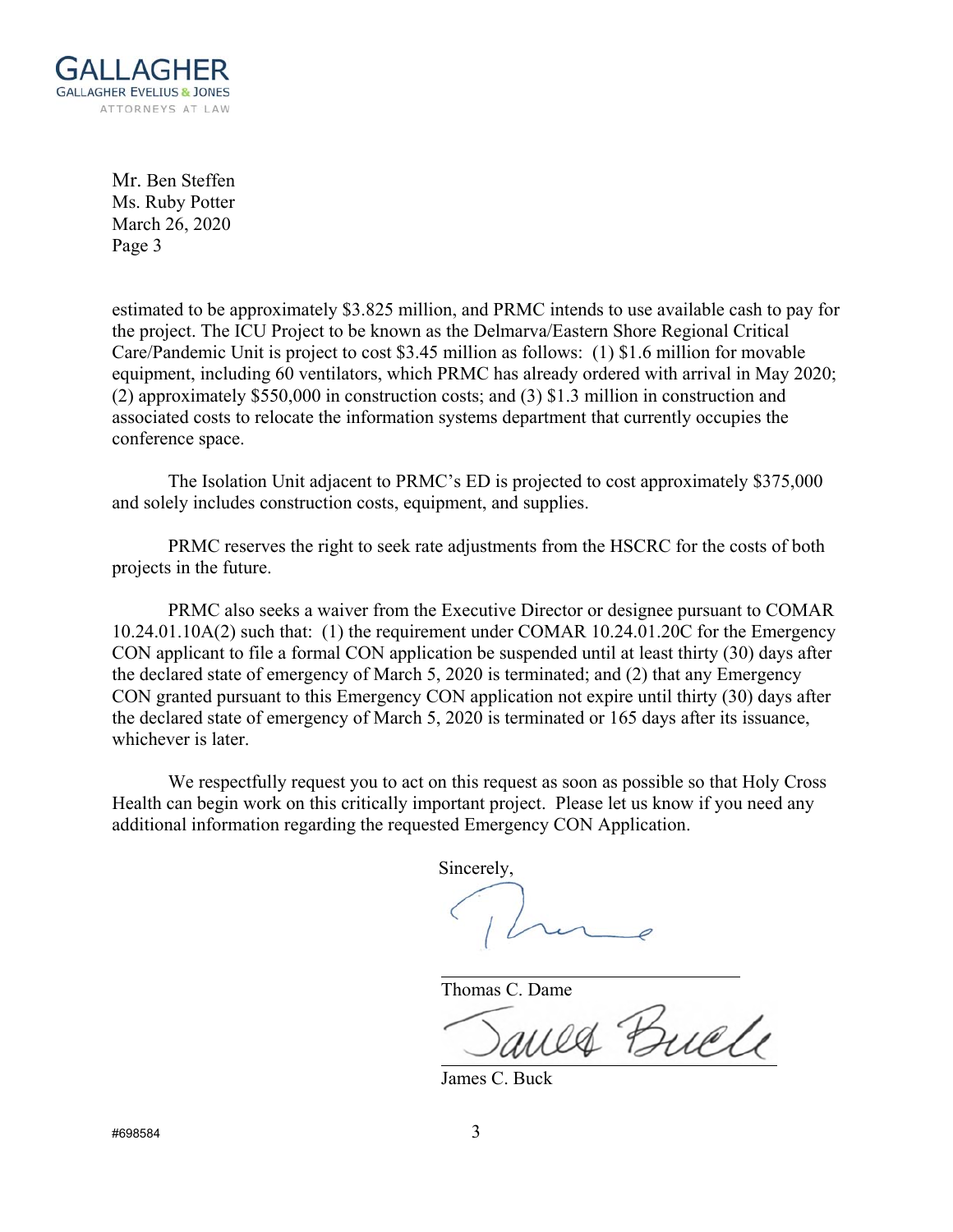

Mr. Ben Steffen Ms. Ruby Potter March 26, 2020 Page 4

Malloy Regenbogen

Mallory Regenbogen

Cc: via email

 Robert R. Neall, Secretary, Maryland Department of Health Dennis R. Schrader, Deputy Secretary for Health Care Financing & Chief Operating Officer Andrew N. Pollak, M.D. Chairman, Maryland Health Care Commission Katie Wunderlich, Executive Director, Maryland Health Services Cost Review Commission Patricia T. (Tricia) Nay, M.D. Director, Office of Health Care Quality Renee Webster, Assistant Director for Hospitals, Laboratories and Patient Safety, OHCQ Paul Parker, Director, Center for Health Care Facilities Planning & Development Kevin McDonald, Chief, Certificate of Need Suellen Wideman, Esq., Assistant Attorney General Lori Brewster, MS, APRN/BC, LCADC, Wicomico County Health Officer Steven E. Leonard, President and Chief Executive Officer, PRHS Bruce Ritchie, Senior Vice President of Finance and Chief Financial Officer, PRHS Chris Hall, Vice President Strategy & Business Development, Chief Business Officer, PHS